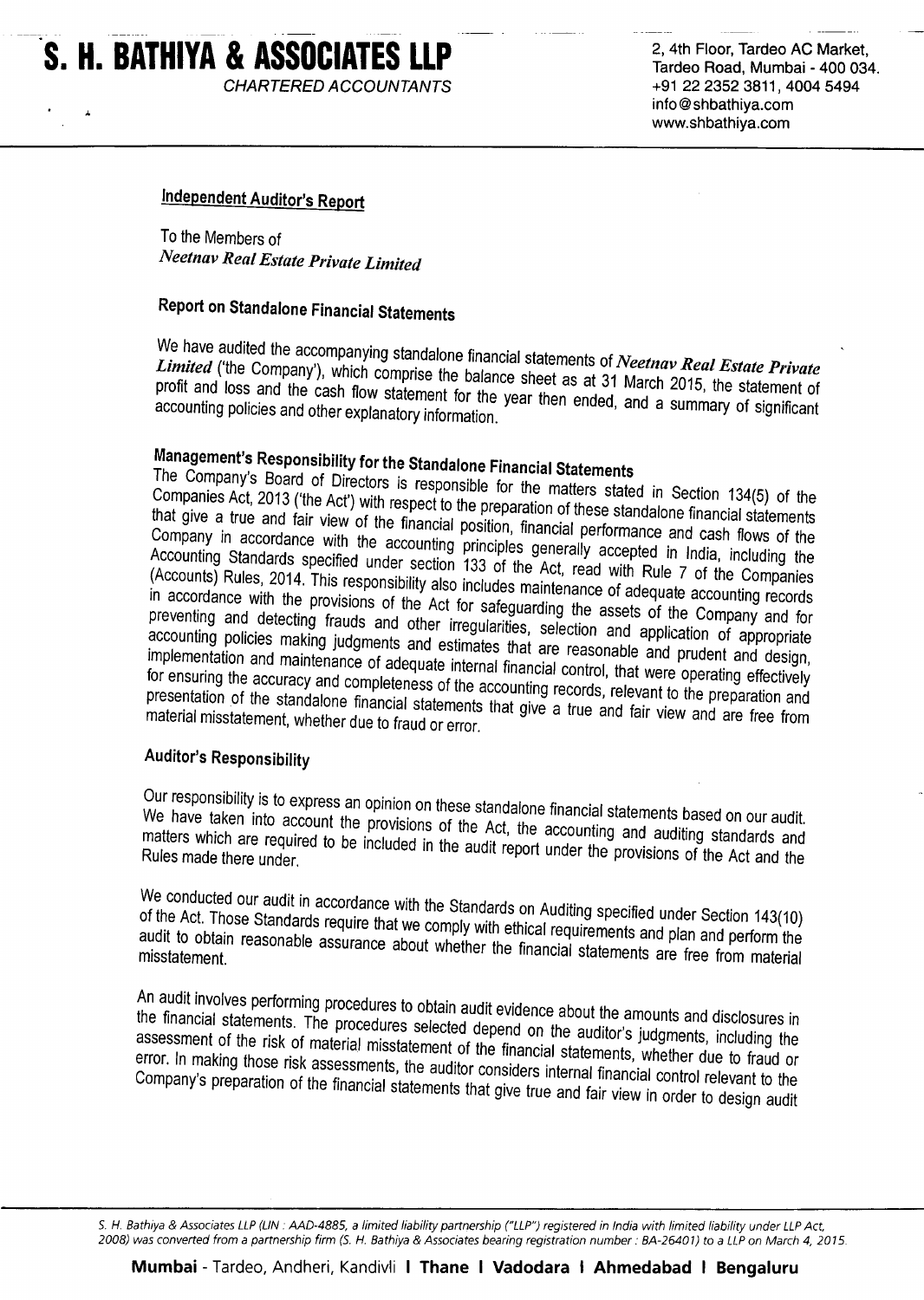procedures that are appropriate in the circumstances, but not for the purpose of expressing an opinion on whether the Company has in place an adequate internal financial controls system over financial reporting and the operating effectiveness of such controls. An audit also includes evaluating the appropriateness of accounting policies used and the reasonableness of the accounting estimates made by the Company's directors, as well as evaluating the overall presentation of the financial statements.

We believe that the audit evidence we have obtained is sufficient and appropriate to provide a basis for our audit opinion on the accompanying standalone financial statements.

#### Opinion

In our opinion and to the best of our information and according to the explanations given to us, the aforesaid standalone financial statements give the information required by the Act in the manner so required and give a true and fair view in conformity with the accounting principles generally accepted in India of state of affairs of the Company as at 31 March 2015 and its Profit and its cash flows for the year

# Report on Other Legal and Regulatory Requirements

- 1. As required by the Companies (Auditor's Report) Order, 2015 ('Order') issued by the Central Government of India in terms of sub-section (11) of section 143 of the Act we give in the Annexure a statement on the matters specified in paragraph 3 and 4 of the order, to the extent applicable.
- 2. As required by Section 143 (3) of the Act, we report, to the extent applicable, that:
	- we have sought and obtained all the information and explanations which to the best of our  $(a)$ knowledge and belief were necessary for the purpose of our audit of the aforesaid standalone financial statements;
	- in our opinion, proper books of account as required by law relating to preparation of  $(b)$ aforesaid standalone financial statements have been kept by the Company so far as it appears from our examination of those books;
	- the standalone balance sheet, the standalone statement of profit and loss and the  $(c)$ standalone cash flow statement dealt with by this Report are in agreement with the relevant books of account maintained for the purpose of preparation of the aforesaid standalone financial statements;
	- in our opinion, the aforesaid standalone financial statements comply with the Accounting  $(d)$ Standards specified in section 133 of the Act read with Rule 7 of the Companies (Accounts) Rules, 2014;
	- on the basis of the written representations received from the directors as on 31 March,  $(e)$ 2015 and taken on record by the Board of Directors, none of the directors is disqualified as on 31 March 2015 from being appointed as a director in terms of section 164(2) of the Act;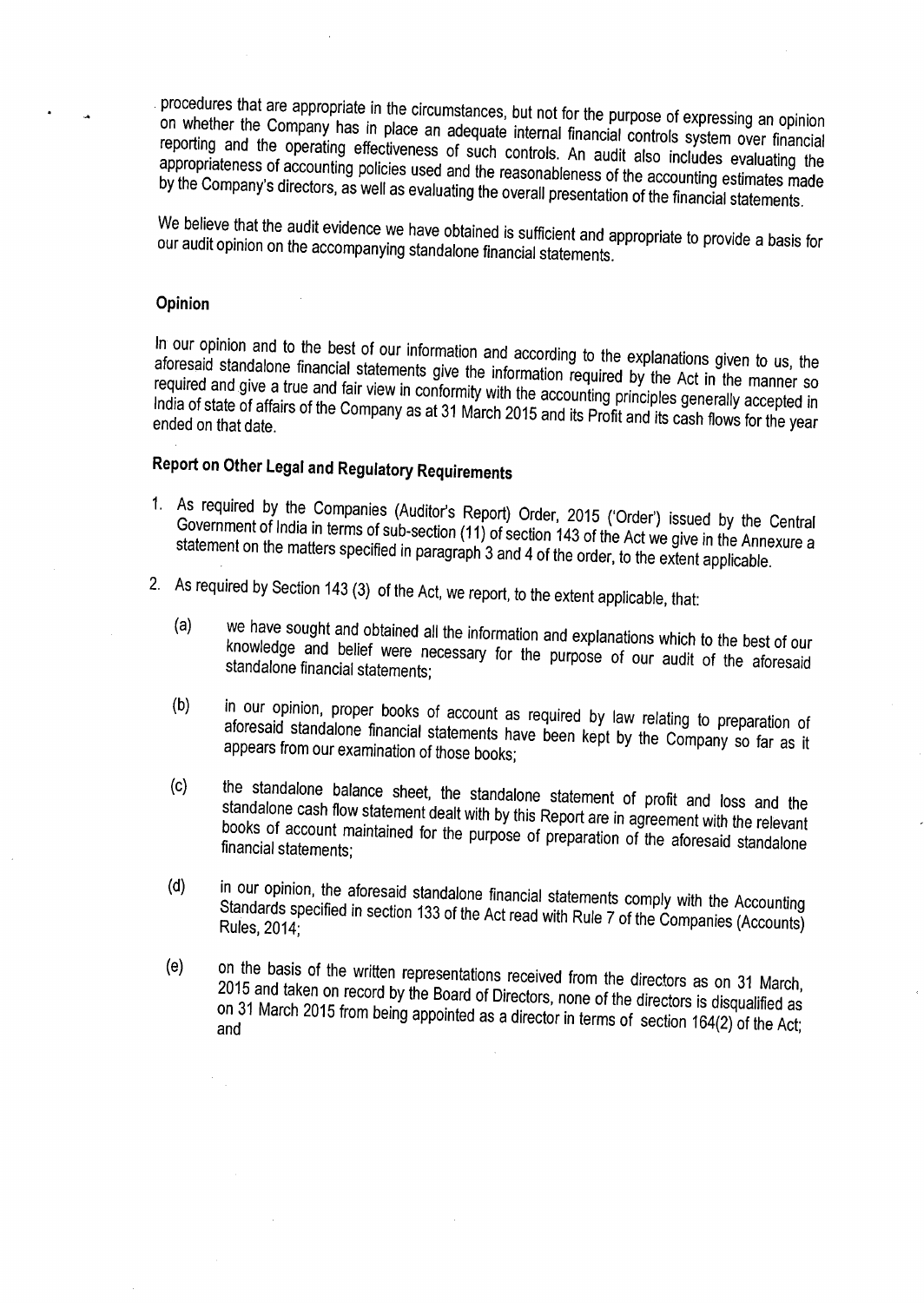- with respect to the other matters to be included in the Auditor's Report in accordance with Rule 11 of the Companies (Audit and Auditors) Rules, 2014, in our opinion and to the best of our information and according to the explanations given to us:
	- There were no pending litigations which would impact the standalone financial i. position of the Company.
	- The Company does not have any material foreseeable losses on long term ii. contracts including derivative contracts; iii.
	- There were no amounts which were required to be transferred to the Investor Education and Protection Fund by the Company.

For S. H. Bathiya & Associates LLP **Chartered Accountants** FRN: 101046W/W100063

Vinod K. Shah Partner Membership Number: 032348

Place: Mumbai Date: 20th May, 2015

 $(f)$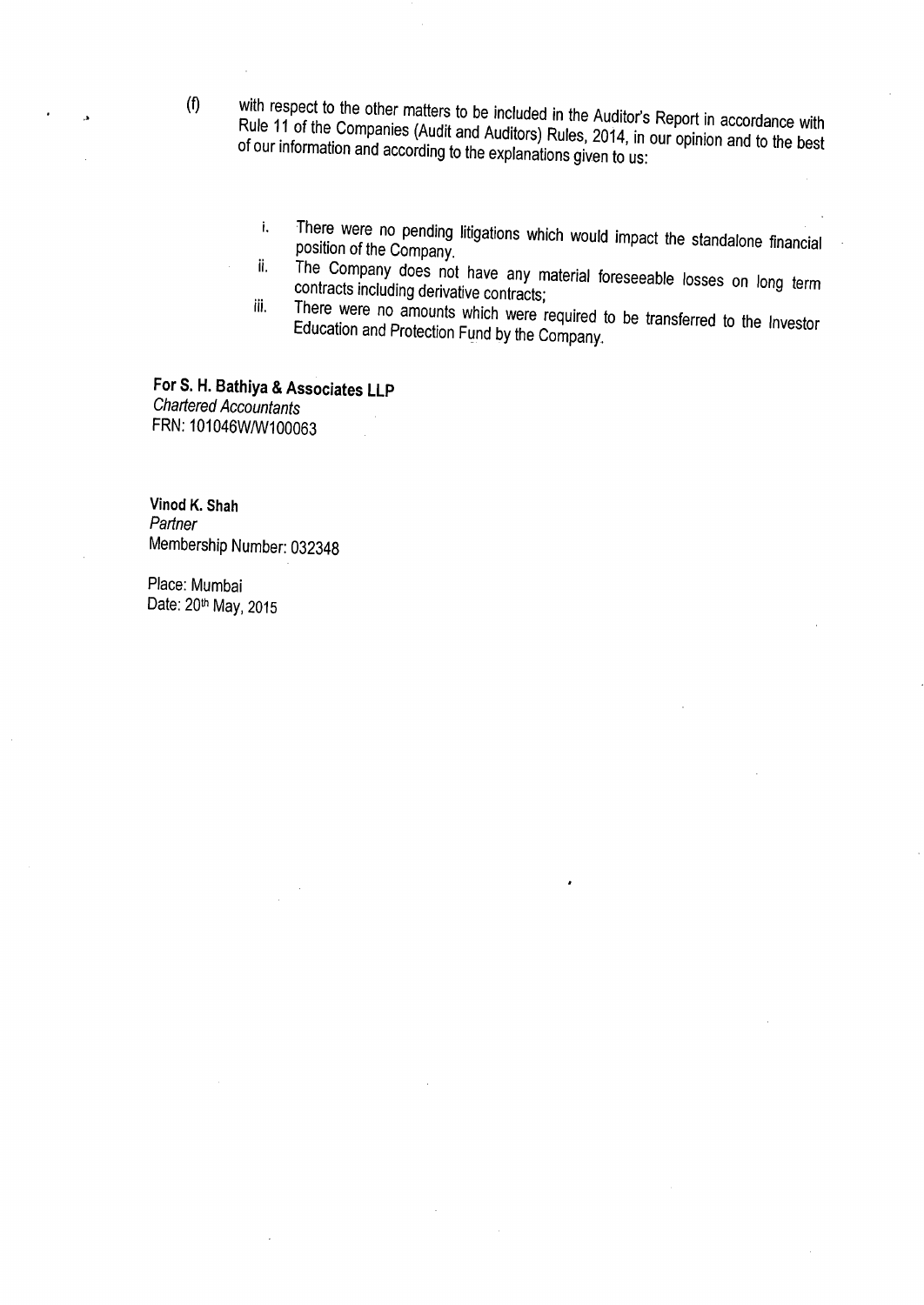# **Annexure to Independent Auditor's Report**

Annexure referred to in our Independent Auditors' Report to the members of the Company on the standalone financial statements for the year ended 31 March 2015, we report that:

- 1. The Company does not have any fixed assets; hence the requirements of maintenance of records, physical verification and discrepancy for the same are not applicable.
- 2. The Company does not have any inventories; hence the requirements of maintenance of records, physical verification and discrepancy for the same are not applicable.
- 3. The Company has granted unsecured loan to holding company, covered in the register maintained under section 189 of the Companies Act, 2013 amounting to Rs.6,25,00,000/-. The maximum amount involved during the year and balance at year end is Rs.6,25,00,000/-
	- (a) Since the repayment schedule is not specified we are unable to express our opinion on timely repayment of principal amount, interest thereon and in respect of overdue amount.
- 4. In our opinion and according to the information and explanations given to us, there is adequate internal control system commensurate with the size of the Company and the nature of its business with regard to purchases of inventory, fixed assets and with regard to the sale of goods and services. During the course of our audit, we have not observed any continuing failure to correct major weaknesses in internal control system.
- 5. During the year the Company has not accepted any deposits from the public under sections 73 to 76 or any other relevant provisions of the Companies Act, 2013. Therefore, the provisions of Clause (v) of CARO 2015 are not applicable to the Company.
- 6. According to the information given to us, Central Government has not prescribed the maintenance of cost records under section 148(1) of the Companies Act, 2013, in case of the Company.
- 7. In respect of statutory dues:
	- (a) As per information and explanations given to us, undisputed statutory dues including provident fund, employees' state insurance, income tax, profession tax, sales tax, wealth tax, service tax, custom duty, excise duty, cess and other statutory dues applicable to the Company have generally been regularly deposited with the appropriate authorities. Further, there are no undisputed amounts payable in respect of income tax, wealth tax, sales tax, service tax, customs duty, excise duty and cess which were in arrears, as at 31<sup>st</sup> March, 2015 for a period of more than six months from the date they became payable.
	- (b) According the information and explanation given to us, there are no dues of income tax, sales tax, wealth tax, service tax, custom duty, excise duty and cess, which have not been deposited on account of any dispute.
	- (c) The amount required to be transferred to investor education and protection fund in accordance with the relevant provisions of the Companies Act, 1956 (1 of 1956) and rules made there under has been transferred to such fund within time.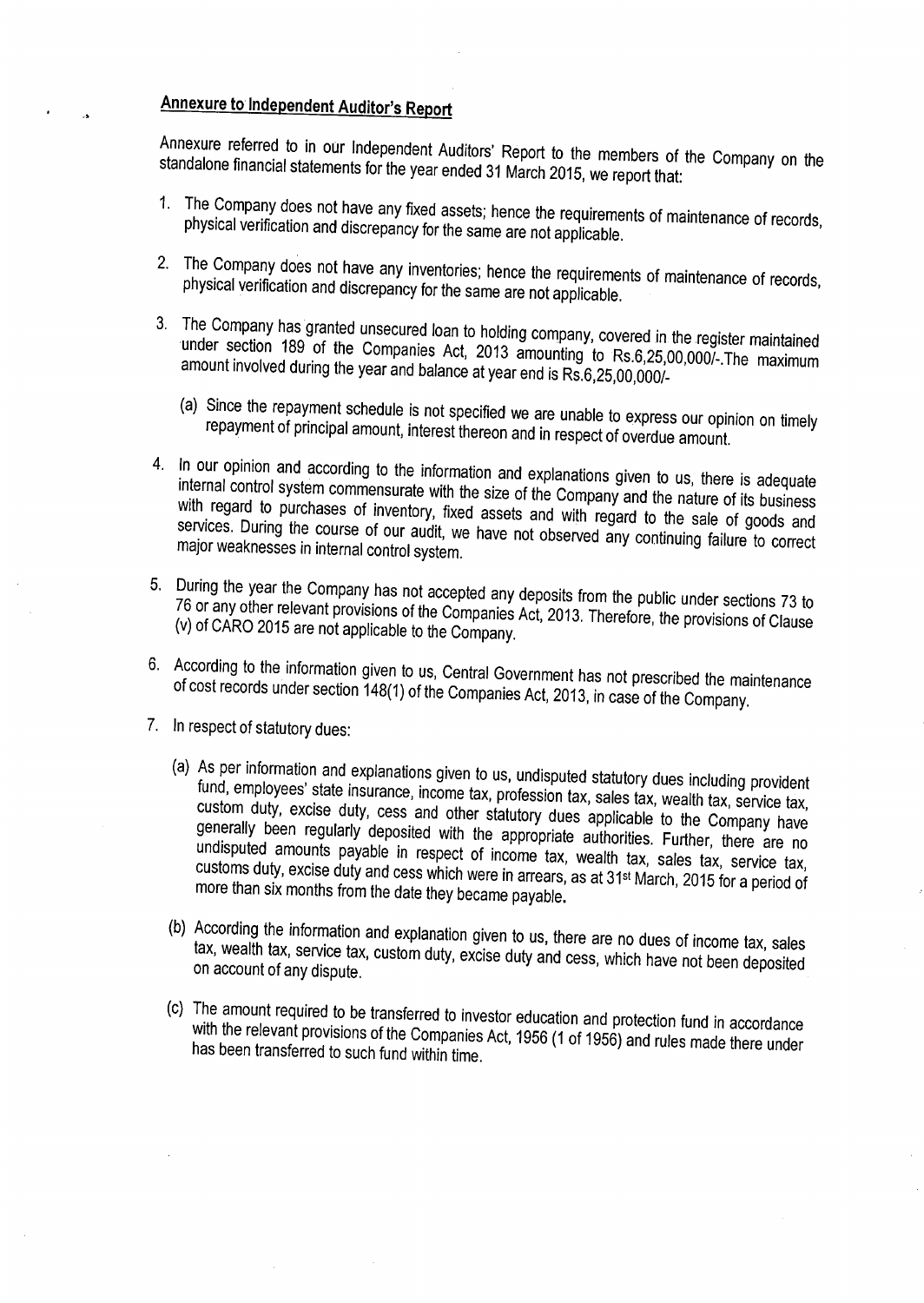- 8. The Company has no accumulated losses at the end of year and there is no cash loss at the end of the current financial year or in the previous financial year.
- 9. In our opinion and according to the information and explanations given to us, the Company has not defaulted in repayments of dues to the banks, financial institutions and debenture holders.
- 10. According to the information and explanations given to us, the Company has not given any guarantee for loans taken by others from banks or financial institutions.
- 11. In our opinion and according to the information and explanations given to us on an overall basis, the company has not taken any term loans hence application for other purposes does not arises.
- 12. During the course of our examination of the books and records of the Company, carried out in accordance with the generally accepted auditing practices in India, and according to the information and explanations given to us, we have neither come across any instances of fraud on or by the Company, noticed or reported during the year, nor we have been informed of such case by the management.

For S. H. Bathiya & Associates LLP **Chartered Accountants** FRN: 101046W/W100063

Vinod K. Shah Partner Membership Number: 032348

Place: Mumbai Date: 20th May, 2015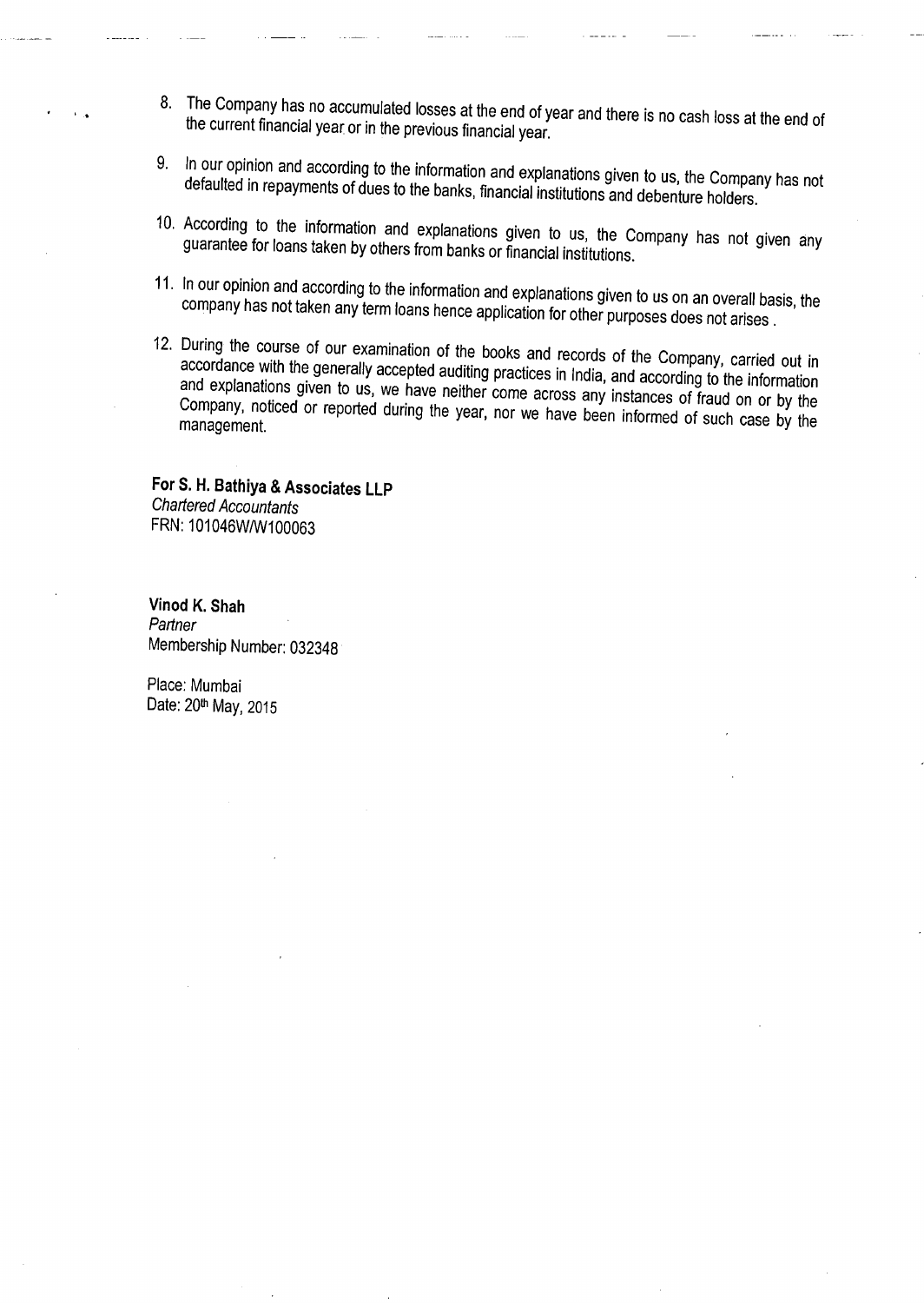## **CIN - U45200MH2010PTC201611 NEETNAV REAL ESTATE PRIVATE LIMITED BALANCE SHEET AS AT 31st MARCH, 2015**

| <b>Particulars</b> |                                                                                                                                         | <b>Note</b>         |                                        | As at 31st March, 2015        |                               | As at 31st March, 2014 |  |
|--------------------|-----------------------------------------------------------------------------------------------------------------------------------------|---------------------|----------------------------------------|-------------------------------|-------------------------------|------------------------|--|
|                    |                                                                                                                                         | No.                 | ₹                                      | ₹                             | ₹                             | ₹                      |  |
| I.<br>1            | <b>EQUITY AND LIABILITIES</b><br><b>Shareholders' Funds</b><br><b>Share Capital</b><br>a<br><b>Reserves and Surplus</b><br><sub>b</sub> | 1<br>$\overline{2}$ | 30,05,000<br>1,09,60,144               | 1,39,65,144                   | 1,00,000<br>91,74,940         | 92,74,940              |  |
| $\mathbf{2}$       | Non Current liabilities:<br>Long term Borrowings & Deposits                                                                             | 3                   |                                        | 3,19,65,90,000                |                               |                        |  |
| 3                  | <b>Current liabilities:</b><br>Other current liabilities<br>a<br>Short term provisions<br>b                                             | 4<br>5              | 1,14,70,376                            | 1,14,70,376<br>3,22,20,25,520 | 23,033<br>1,511               | 24,544<br>92,99,484    |  |
|                    | II. ASSETS                                                                                                                              |                     |                                        |                               |                               |                        |  |
|                    | <b>1 Non Current assets</b><br>Deposits, Loans & Advances<br>a<br>Non Current investments<br>h.                                         | 6<br>7              | 47,89,150<br>3,04,50,60,000            | 3,04,98,49,150                |                               |                        |  |
|                    | 2 Current assets                                                                                                                        |                     |                                        |                               |                               |                        |  |
|                    | <b>Current</b> investments<br>a<br>Cash and cash equivalents<br>b<br><b>Other Current Assets</b><br>$\mathbf{c}$                        | 8<br>9<br>10        | 64,67,285<br>12,14,126<br>16,44,94,959 | 17,21,76,370                  | 92,36,406<br>16,078<br>47,000 | 92,99,484              |  |
|                    | <b>Additional Notes forming part of the Accounts</b>                                                                                    | 14                  |                                        | 3,22,20,25,520                |                               | 92,99,484              |  |

### **AS PER OUR REPORT OF EVEN DATE ATTACHED FOR AND ON BEHALF OF THE BOARD FOR S. H. BATHIYA & ASSOCIATES LLP Chartered Accountants FRN: 101046W/W100063**

**Partner Director Director Membership No. : 032348 DIN:00184512 DIN:02525499** 

**PLACE : MUMBAI Date : 20-05-2015**

**Vinod K. Shah Jagdish T. Sanghavi Chandrakant K. Agrawal**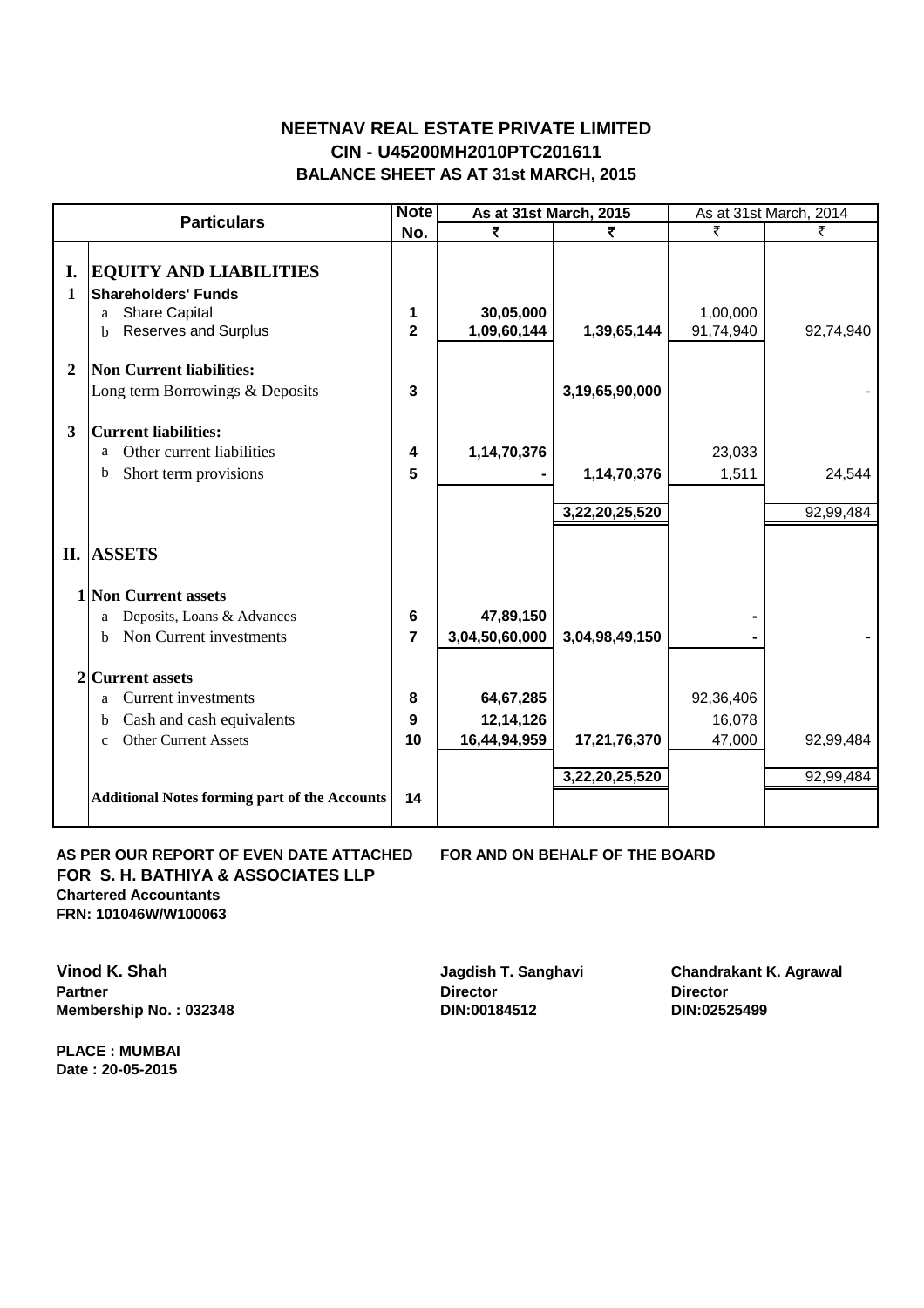## **CIN - U45200MH2010PTC201611 NEETNAV REAL ESTATE PRIVATE LIMITED STATEMENT OF PROFIT AND LOSS FOR THE YEAR ENDED 31st MARCH, 2015**

|                                                      | <b>Note</b> | Year ended 31st March, 2015 |             |        | Year ended 31st March, 2014 |
|------------------------------------------------------|-------------|-----------------------------|-------------|--------|-----------------------------|
|                                                      |             | ₹                           | ₹           | ₹      | ₹                           |
|                                                      |             |                             |             |        |                             |
| Revenue from Operations                              | 11          | 8,00,000                    |             | 47,000 |                             |
| Other Income                                         | 12          | 1,18,42,304                 |             | 4,888  |                             |
| <b>Total Revenue</b>                                 |             |                             | 1,26,42,304 |        | 51,888                      |
| <b>Expenses</b>                                      |             |                             |             |        |                             |
| Administrative and other Expenses                    | 13          | 10,36,373                   |             | 46,424 |                             |
| <b>Interest Paid</b>                                 |             | 88,16,205                   | 98,52,578   |        | 46,424                      |
| Profit / (Loss) before tax                           |             |                             | 27,89,726   |        | 5,464                       |
| Tax expenses:                                        |             |                             |             |        |                             |
| <b>Current Tax</b>                                   |             |                             | 10,04,522   |        | 1,511                       |
| Profit/(Loss) for the period after tax               |             |                             | 17,85,204   |        | 3,953                       |
| Earning per shar - Basic & Diluted*                  |             |                             | 178.52      |        | 0.40                        |
| (Face value of Rs.10/- per share)                    |             |                             |             |        |                             |
| * Refer Note $# 14(B)1$                              |             |                             |             |        |                             |
| <b>Additional Notes forming part of the Accounts</b> | 14          |                             |             |        |                             |

AS PER OUR REPORT OF EVEN DATE ATTACHED FOR AND ON BEHALF OF THE BOARD **FOR S. H. BATHIYA & ASSOCIATES LLP Chartered Accountants FRN: 101046W/W100063**

**Partner Director Director Membership No. : 032348 DIN:00184512 DIN:02525499** 

**PLACE : MUMBAI Date : 20-05-2015**

**Vinod K. Shah Jagdish T. Sanghavi Chandrakant K. Agrawal**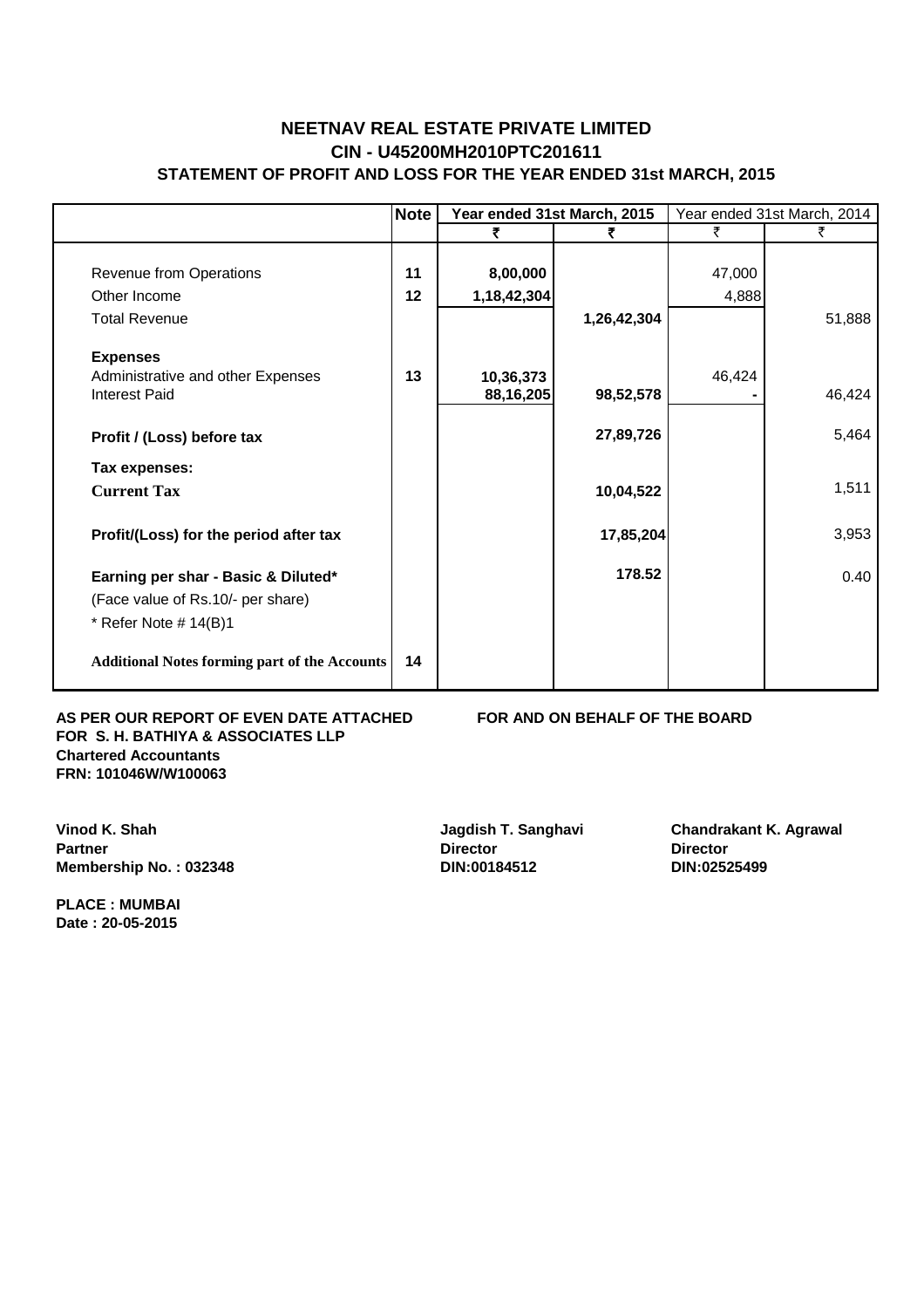## **NEETNAV REAL ESTATE PRIVATE LIMITED NOTES FORMING PART OF THE FINANICIAL STATEMENT**

|                                                                                                                                                 | As at 31st March, 2015 (₹) | As at 31st March, 2014 ( $\bar{\tau}$ ) |
|-------------------------------------------------------------------------------------------------------------------------------------------------|----------------------------|-----------------------------------------|
| <b>1 SHARE CAPITAL</b>                                                                                                                          |                            |                                         |
| <b>Authorised:</b>                                                                                                                              |                            |                                         |
| 10,000 (Previous Year 10,000) Class "A" Equity shares of ₹10/- each                                                                             | 1,00,000                   | 1,00,000                                |
| 15,00,000 (Previous Year NIL) Class "B" Equity shares of ₹10/- each with<br>the usage, enjoyment and occupancy rights in the property i.e., Sun |                            |                                         |
| House, Western Express Highway, Goregaon (East), Mumbai 400 063                                                                                 | 50,00,000                  |                                         |
| $ 5,00,000$ Preference Shares of ₹ 10/- (Rupees ten only) each.                                                                                 | 50,00,000                  |                                         |
|                                                                                                                                                 | 1,01,00,000                | 1,00,000                                |
| Issued, subscribed, calledup & paid-up capital<br><b>Fully Paid up</b>                                                                          |                            |                                         |
| 10,000 (Previous Year 10,000) Class "A" Equity Shares of ₹10 each fully <br>paid up                                                             | 1,00,000                   | 1,00,000                                |
| 2,90,500 (Previous Year NIL) Non Cumulative - Non Convertible                                                                                   |                            |                                         |
| Preference Shares of ₹10 each fully paid up                                                                                                     | 29,05,000                  |                                         |
| <b>TOTAL</b>                                                                                                                                    | 30,05,000                  | 1,00,000                                |

#### **1.1) Reconciliation of the number of shares and amount outstanding:**

|                             | As at 31st March, 2015 |                  |               | As at 31st March, 2014 |
|-----------------------------|------------------------|------------------|---------------|------------------------|
| <b>Particulars</b>          | Number of              | Value of I       | Number of     | Value of               |
|                             | <b>Shares</b>          | <b>Shares ₹I</b> | <b>Shares</b> | Shares ₹               |
| <b>Equity Shares</b>        |                        |                  |               |                        |
| <b>Opening Balance</b>      | 10,000                 | 1,00,000         | 10.000        | 1,00,000               |
| Add: Issued during the year |                        |                  |               |                        |
| <b>Closing Balance</b>      | 10,000                 | 1,00,000         | 10.000        | 1,00,000               |
| <b>Preference Shares</b>    |                        |                  |               |                        |
| <b>Opening Balance</b>      |                        |                  |               |                        |
| Add: Issued during the year | 2,90,500               | 29,05,000        |               |                        |
| Less: Buy back / Reduction  |                        |                  |               |                        |
| <b>Closing Balance</b>      | 2,90,500               | 29,05,000        |               |                        |

1.2) Details of the rights, preference and restrictions attached to each class of shares:

The Company has one class of Equity shares having Equal rights to dividend, voting rights and in the event of liquidation of the Company, the shareholders of equity shares will be entitled to receive remaining assets of the Company, after distribution of all preferential amounts. The dividend , if any, proposed by the Board of Directors is subject to the approval of the shareholders in the ensuing Annual General Meeting. The Company also has Non Cumulative Non Convertible Preference Shares of Rs.10 per share and 2,90,500 0% Compulsorily Convertible Debentures of Rs.10,000 each convertible into Class B Equity shares (Refer Note B4). By virtue of holding of 2,90,500 Non-Cumulative Non-Convertible Preference Shares of Rs. 10 each jointly with 2,90,500 - 0% Compulsorily Convertible Debentures of Rs. 10,000 each, the holders thereof shall subject to the other terms and conditions thereof, have occupancy rights of 20,979.06 square mtrs in the immovable property of the Company situated at "Sun House", Plot \No.201 B/1, Western Express Highway, Goregaon (East), Mumbai - 400 063.

1.3) Details of shares held by each shareholder holding more than 5% shares

| <b>Name of Shareholders</b>                                                                                                                                     | As at 31st March, 2015 |                        | As at 31st March, 2014 |                    |
|-----------------------------------------------------------------------------------------------------------------------------------------------------------------|------------------------|------------------------|------------------------|--------------------|
|                                                                                                                                                                 |                        | No.of shares % Holding | No.of shares % Holding |                    |
| M/s.Sun Pharmaceutical Industries Ltd                                                                                                                           | 10000                  | 100                    | 10000                  | 100                |
| 2 RESERVES & SURPLUS<br>Surplus in statement of Profit and Loss<br>Opening Balance<br>Add: Profit / (Loss) for the year<br>Less: Transferred to General reserve |                        | 91,74,940<br>17,85,204 |                        | 91,70,987<br>3.953 |
| <b>Closing Balance</b>                                                                                                                                          |                        | 1,09,60,144            |                        | 91,74,940          |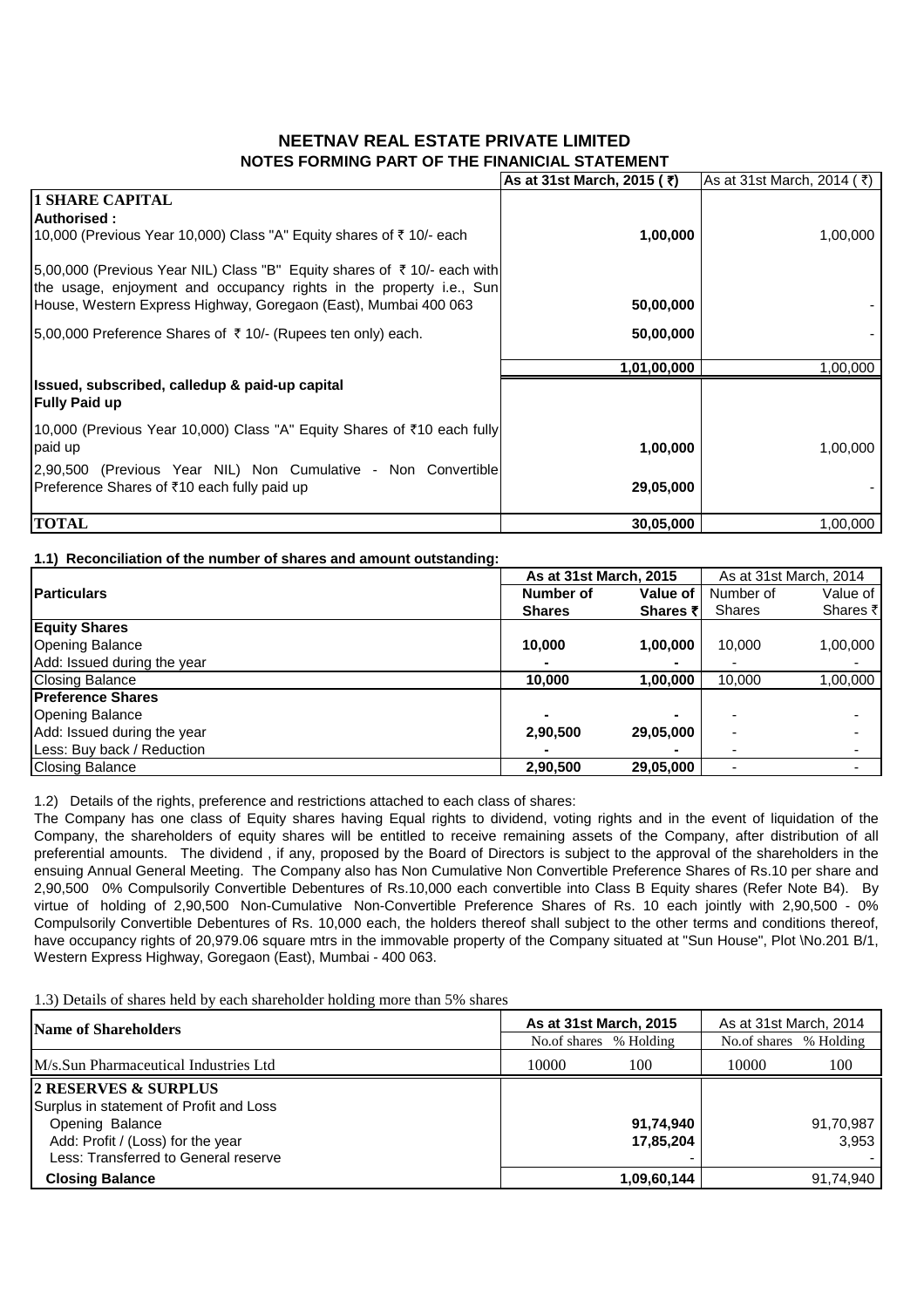## **NEETNAV REAL ESTATE PRIVATE LIMITED NOTES FORMING PART OF THE FINANICIAL STATEMENT**

|                                                                         | As at 31st March, 2015 (₹) | As at 31st March, 2014 (₹) |
|-------------------------------------------------------------------------|----------------------------|----------------------------|
| <b>3 NON CURRENT LIABILITIES</b>                                        |                            |                            |
| <b>Long Term Borrowings (Unsecured):</b>                                |                            |                            |
| <b>Debentures</b>                                                       |                            |                            |
|                                                                         |                            |                            |
| 2,90,500 (Previous Year: Nil) 0% Compulsorily Convertible Debentures of |                            |                            |
| ₹10,000 each convertible into Class B Equity shares (Refer Note B4)     | 2,90,50,00,000             |                            |
| Interest free Security Deposit                                          | 15,00,00,000               |                            |
| Inter Corporate Loans - Aditya Medisales Ltd                            | 14,15,90,000               |                            |
|                                                                         | 3,19,65,90,000             |                            |
| <b>4 OTHER CURRENT LIABILITIES</b>                                      |                            |                            |
| Expenses payable                                                        | 1,14,70,376                | 23,033                     |
|                                                                         | 1,14,70,376                | 23,033                     |
| <b>5 SHORT TERM PROVISIONS</b>                                          |                            |                            |
| Provision for Tax                                                       |                            | 1,511                      |
|                                                                         |                            | 1,511                      |
| <b>6 DEPOSITS, LOANS &amp; ADVANCES</b>                                 |                            |                            |
| Advance income tax & TDS - Net of Provisions                            | 12,89,150                  |                            |
| Security Deposit (Electricity)                                          | 35,00,000                  |                            |
|                                                                         | 47,89,150                  |                            |
| <b>7 NON CURRENT INVESTMENTS</b>                                        |                            |                            |
| Property at Goregaon "Sun House" at Cost                                | 3,04,50,60,000             |                            |
|                                                                         | 3,04,50,60,000             |                            |
| 8 CURRENT INVESTMENTS (Unquoted)                                        |                            |                            |
| 363850.430 (Previous Year 595092.649) Units of JP Morgan India -Liquit  |                            |                            |
| Fund - Growth Plan                                                      | 64,67,285                  | 92,36,406                  |
|                                                                         | 64,67,285                  | 92,36,406                  |
| 9 CASH AND CASH EQUIVALENTS                                             |                            |                            |
| <b>Balance with banks</b>                                               |                            |                            |
| -in current account                                                     | 12,11,459                  | 15,524                     |
| Cash in Hand                                                            | 2,667                      | 554                        |
|                                                                         | 12,14,126                  | 16,078                     |
| <b>10 OTHER CURRENT ASSETS</b>                                          |                            |                            |
| Consultancy fees receivable                                             |                            | 47,000                     |
| Interest receivable                                                     | 77,32,283                  |                            |
| Inter Corporate Deposit to Holding company- for Business purpose        | 6,25,00,000                |                            |
| <b>Security Deposit Receivable</b>                                      | 8,75,00,000                |                            |
| Other receivables                                                       | 67,62,676                  |                            |
|                                                                         | 16,44,94,959               | 47,000                     |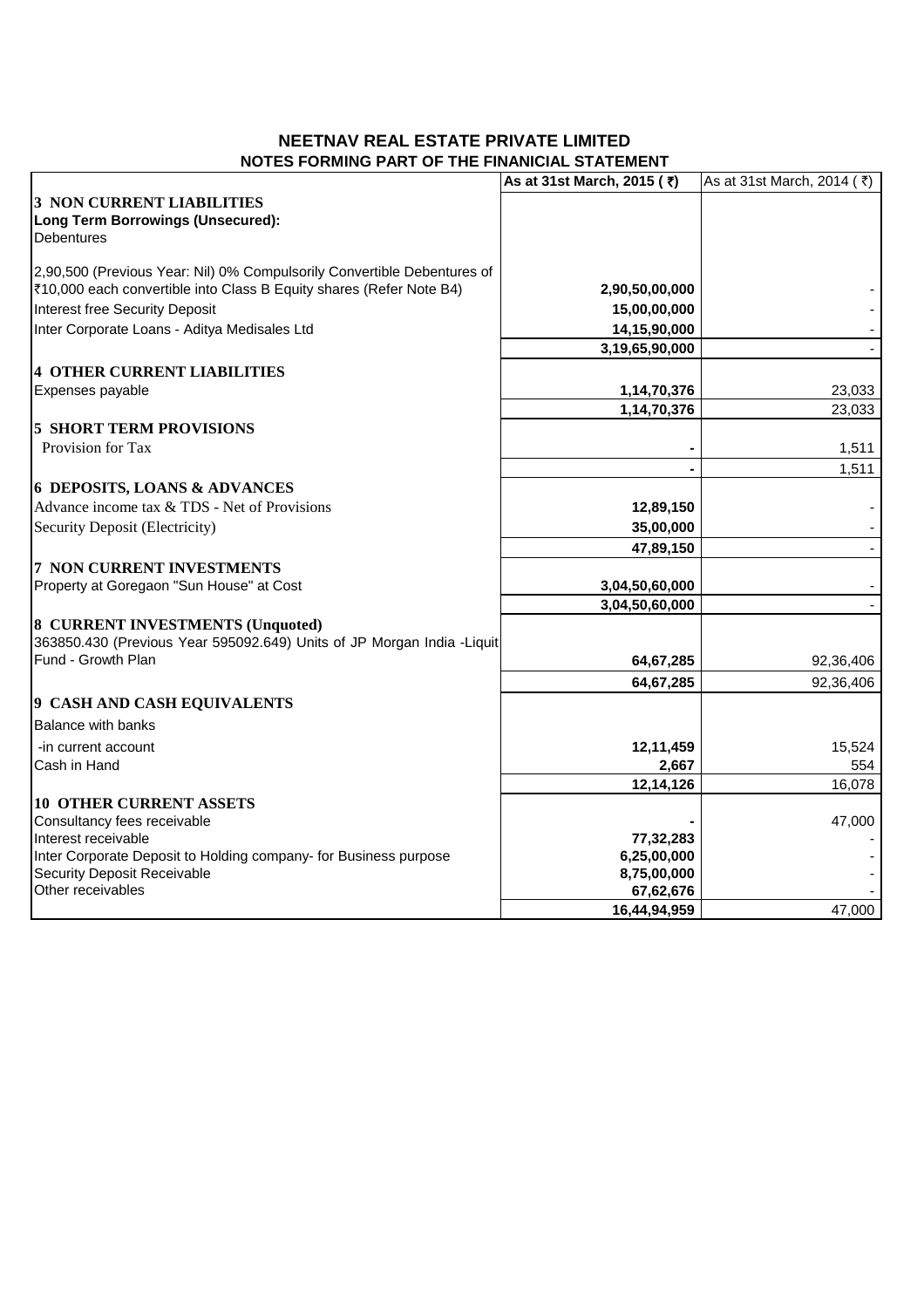## **NEETNAV REAL ESTATE PRIVATE LIMITED NOTES FORMING PART OF THE FINANICIAL STATEMENT**

| <b>11 REVENUE FROM OPERATIONS</b>                   | Year ended       | Year ended       |
|-----------------------------------------------------|------------------|------------------|
|                                                     | 31st March, 2015 | 31st March, 2014 |
|                                                     |                  |                  |
| <b>Consultancy Charges</b>                          |                  | 47,000           |
| Usage charges for club house                        | 8,00,000         |                  |
|                                                     | 8,00,000         | 47,000           |
| <b>12 OTHER INCOME</b>                              |                  |                  |
| Interest received on Loan                           | 85,91,425        |                  |
| Net gain on sale of Investments:                    |                  |                  |
| <b>Current Investments</b>                          | 32,50,879        | 1,406            |
| Interest on Fixed Deposit                           |                  | 3,482            |
|                                                     | 1,18,42,304      | 4,888            |
| <b>13 ADMINISTRATIVE AND OTHER EXPENSES</b>         |                  |                  |
| Auditors' Remuneration - Audit Fees                 | 22,472           | 13,483           |
| -Other services                                     | 5,618            |                  |
| Filing Fees & Legal expenses                        | 2,51,128         | 600              |
| <b>Profession Tax</b>                               | 2,500            | 12,200           |
| Electricity, Water, Security & maintenance expenses | 7,55,494         |                  |
| Conveyance expenses                                 |                  | 796              |
| <b>Bank Charges</b>                                 | 618              |                  |
| <b>Professional Charges</b>                         | (2,883)          | 19,100           |
| Miscellaneous Expenses                              | 1,426            | 245              |
|                                                     | 10,36,373        | 46,424           |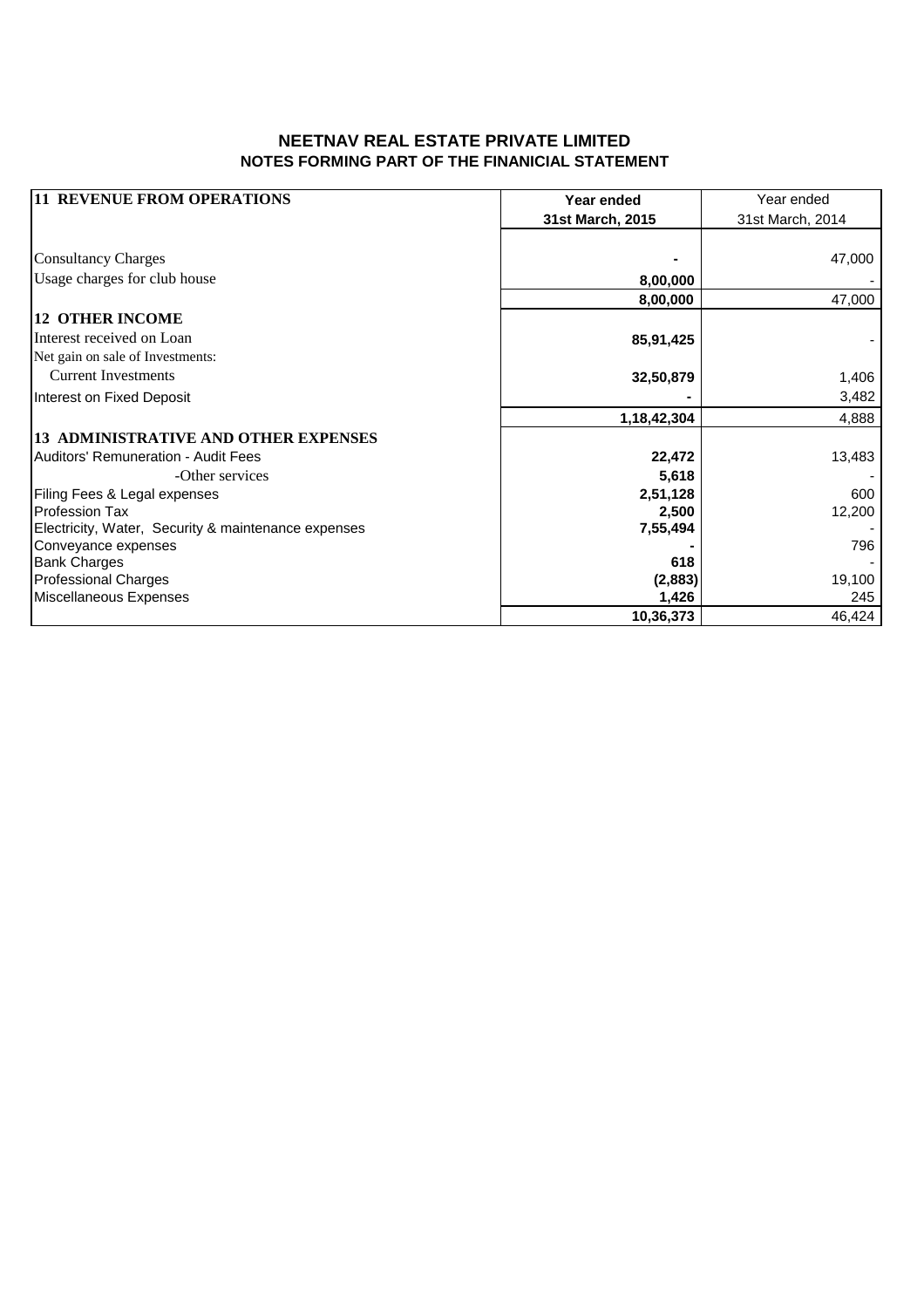#### **NEETNAV REAL ESTATE PRIVATE LIMITED CASH FLOW STATEMENT FOR THE YEAR ENDED 31ST MARCH, 2015**

|                                                                                                                                                                                                                                                                                                                              | <b>FOR THE YEAR</b>                                       |                   |                        | <b>FOR THE YEAR</b>     |
|------------------------------------------------------------------------------------------------------------------------------------------------------------------------------------------------------------------------------------------------------------------------------------------------------------------------------|-----------------------------------------------------------|-------------------|------------------------|-------------------------|
| <b>PARTICULARS</b>                                                                                                                                                                                                                                                                                                           | <b>ENDED 31.03.2015</b>                                   |                   |                        | <b>ENDED 31.03.2014</b> |
|                                                                                                                                                                                                                                                                                                                              | Amount in Rs.                                             |                   |                        | Amount in Rs.           |
| A) Cash flow From Operating Activities                                                                                                                                                                                                                                                                                       |                                                           |                   |                        |                         |
| Net Profit Before Tax<br>Adjustments for                                                                                                                                                                                                                                                                                     | 27,89,726                                                 |                   | 5,464                  |                         |
| Profit on sale of investment<br>Other Income (Interest and investment income)<br>Interest expense                                                                                                                                                                                                                            | (32, 50, 879)<br>(85, 91, 425)<br>88,16,205               |                   | (4,888)                |                         |
| Operating (Loss) / Profit before Working Capital change                                                                                                                                                                                                                                                                      | (2, 36, 373)                                              |                   | 576                    |                         |
| <b>Changes in working capital</b><br>Adjustments for (increase) / decrease in operating assets:<br>Decrease / (Increase) in Sundry Debtors<br>Decrease / (Increase) in Loans and Advances<br>Decrease / (Increase) in Other Current Assets / Deposits                                                                        | (16, 44, 47, 959)                                         |                   |                        |                         |
| Adjustments for increase / (decrease) in operating liabilities:                                                                                                                                                                                                                                                              |                                                           |                   |                        |                         |
| (Decrease) / Increase - Other Current Liabilities<br>(Decrease) / Increase - Trade & Other payables                                                                                                                                                                                                                          | 1,04,42,821                                               |                   | 9,550                  |                         |
| Income Tax paid                                                                                                                                                                                                                                                                                                              | (1, 511)                                                  |                   |                        |                         |
| <b>Net Cash Flows from Operating Activities</b>                                                                                                                                                                                                                                                                              |                                                           | (15, 42, 43, 022) |                        | 10,126                  |
| <b>B) Cash Flow from Investing Activities</b><br>Decrease / (Increase) in Capital Exp. On Fixed Assets<br>Decrease / (Increase) in Non-Current Investments<br>Decrease / (Increase) in Current Investments<br>Interest and investment income<br>Purchase of Investments<br>Sale of Investments<br>Other Non-Operating Income | (3,04,98,49,150)<br>(96,05,00,000)<br>96,65,20,000        |                   | (92, 36, 406)<br>4,888 |                         |
| <b>Net Cash Flows from Investing Activities</b>                                                                                                                                                                                                                                                                              |                                                           | (3,04,38,29,150)  |                        | (92, 31, 518)           |
| C) Cash Flow from Financing Activities<br>Decrease / (Increase) in Loans and Advances<br>Proceeds from issue of Equity Shares<br>Proceeds from issue of Preference Shares<br>Interest income<br>Increase / (Decrease) in Long Term Borrowings<br>Interest expense<br>Increase / (Decrease) in Short Term Borrowings          | 29,05,000<br>85,91,425<br>3,19,65,90,000<br>(88, 16, 205) |                   | 83,62,874              |                         |
| <b>Net Cash Flows from Financing Activities</b>                                                                                                                                                                                                                                                                              |                                                           | 3,19,92,70,220    |                        | 83,62,874               |
| Net Increase / (Decrease) in Cash & Cash equivalents                                                                                                                                                                                                                                                                         |                                                           | 11,98,048         |                        | (8,58,518)              |
| Cash & Cash Equivalents at Beginning of the year                                                                                                                                                                                                                                                                             |                                                           | 16,078            |                        | 8,74,596                |
| Cash & Cash Equivalents at the End of the Year                                                                                                                                                                                                                                                                               |                                                           | 12,14,126         |                        | 16,078                  |

Note : Cash & Cash Equivalents Consist of the cash /cheque in hand & bank balance in current Account.

#### **AS PER OUR REPORT OF EVEN DATE ATTACHED**

FOR S. H. BATHIYA & ASSOCIATES LLP **FOR AND ON BEHALF OF THE BOARD Chartered Accountants FRN: 101046W/W100063**

**Partner Director Director Membership No. : 032348 DIN:00184512 DIN:02525499**

**Vinod K. Shah Jagdish T. Sanghavi Chandrakant K. Agrawal**

**Place : Mumbai Date : 20-05-2015**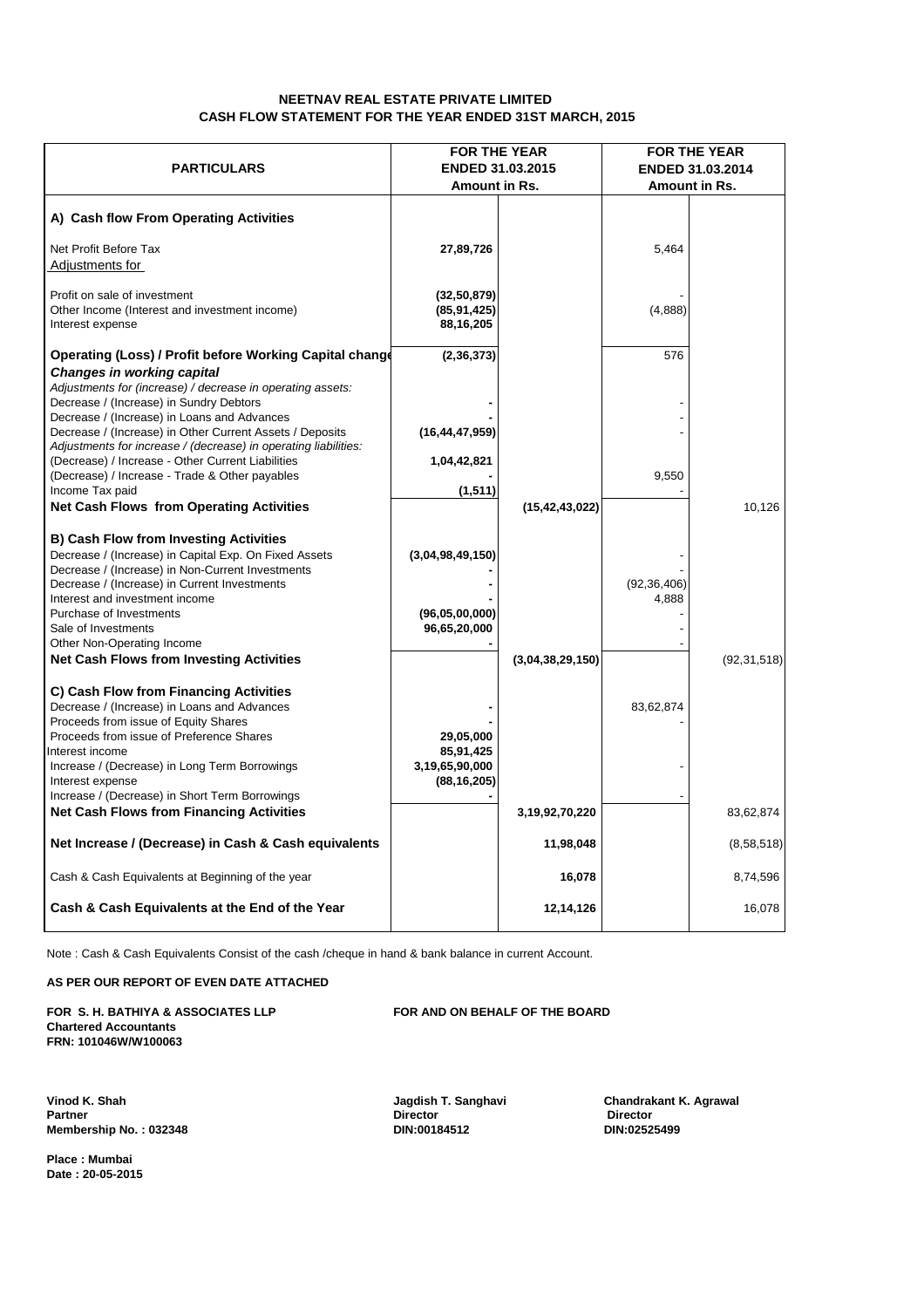#### **14. Additional Notes forming part of the Financial Statement for the Year ended 31st March, 2015**

### **(A) ACCOUNTING POLICIES :**

**1.** The financial statements are prepared under historical cost convention and on accrual basis in accordance with the provisions of the Companies Act, 2013, and comply with the Accounting Standards referred to in section 133 of the said act to the extent applicable. All the assets and liabilities have been classified as current or noncurrent as per the Company's normal operating cycle and other criteria set out in the Schedule III to the Companies Act, 2013 as well as guidance Note issued by The Institute Of Chartered Accountants of India.

#### **2. Recognition of Income and Expenditure**

All income and expenses are accounted for on accrual basis.

#### **3. Investments**

Investments - Unquoted are stated at cost

#### **4. Profit from Investments**

Profit from Investments are calculated on the basis of FIFO method

#### **5. Segment Reporting**

Company has only one segment for business and one geographical segment India

**6.** Accounting policies not specifically mentioned above will be as per generally accepted accounting principles in India

## **(B) OTHER NOTES :**

| 1 Earning Per Share (EPS) :                      | 2014-2015 | 2013-2014 |
|--------------------------------------------------|-----------|-----------|
| <b>Profit attributed to Equity Share holders</b> | 17,85,204 | 3.953     |
| No. of Equity Shares (of Rs.10/- each)           | 10.000    | 10,000    |
| Earnings Per Share - Basic & Diluted             | 178.52    | 0.40 I    |

As per agreement entered by the Company, the Debentures shall, subject to the provisions of law, be compulsorily convertible into Class B Equity Shares of the Company into such number of Class B Equity Shares of Rs. 10/- each of the Company carrying rights mentioned in the said agreement and in Articles of Association of the Company, at the option of the Company at such time and upon such premium and in such tranches as the Board of Directors of the Company may decide from time to time. The Debenture holders shall not object to such conversion.

As no conversion price is decided under the said agreement, it is not possible to decide potential issue of Equity Shares upon conversion of such Debentures and eventually diluted EPS is calculated without considering such conversion.

- **2.** Company has not claimed any deduction for carried forward loss under Income Tax Act, 1961, hence no provision for deferred Tax Assets is made.
- **3.** As required by AS-18, 'Related parties disclosure' is givenas Annexure 14(B) 3.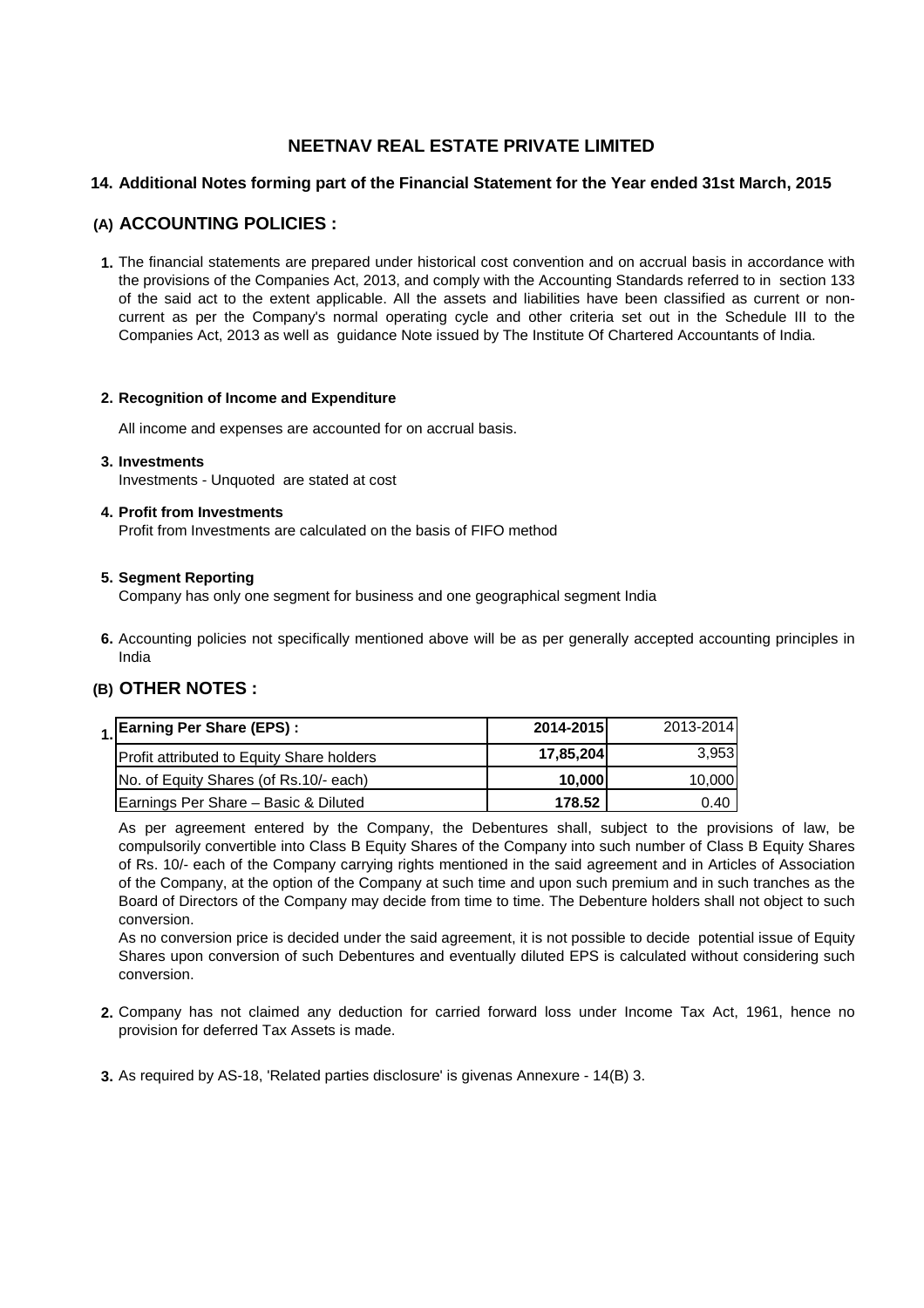- **4.** By virtue of the joint holding of 2,90,500 Non-Cumulative, Non-Convertible Preference Shares of Rs. 10 each jointly with 2,90,500 - 0% Compulsorily Convertible Debentures of Rs. 10,000 each, the holders thereof shall subject to the other terms and conditions thereof, have occupancy rights of 20,979.06 square mtrs in the immovable property of the Company situated at "Sun House", Plot No.201 B/1, Western Express Highway, Goregaon (East), Mumbai - 400 063. Each Compulsorily Convertible Debentures of Rs. 10000/- shall, subject to the provisions of law, be compulsorily convertible into Class B Equity Shares of the Company as decided by the board. Upon conversion of 0% Compulsorily Convertible Debentures into Class B Equity Shares, the occupancy rights in the above property shall be enjoyed by the Class B Equity Shares without any interruption, change or modification.
- **5.** A sum of Rs.1,11,00,328/- is shown as outstanding in ther records of Brihanmumbai Mahanagar Palika (MCGM) towards property payable for the period of April 2013 to March 2014 in the name of Standard Chartered Bank (SCB) from whom the property as stated point No.4 above was purchased by the Company in July 2014. As the said amount relates to the period prior to the date of purchase of property, the company approached SCB, the erstwhile owners of the property to pay and settle the same. However SCB claims to have some "Credit"against the said outstanding and therefore expressed their unwillingness to pay the same. In these circumstances, no provision has been made in the annexed accounts towards the above outstanding
- **6.** Previous year's figures have been regrouped and/or rearranged, wherever necessary to make them comparable with those of current year.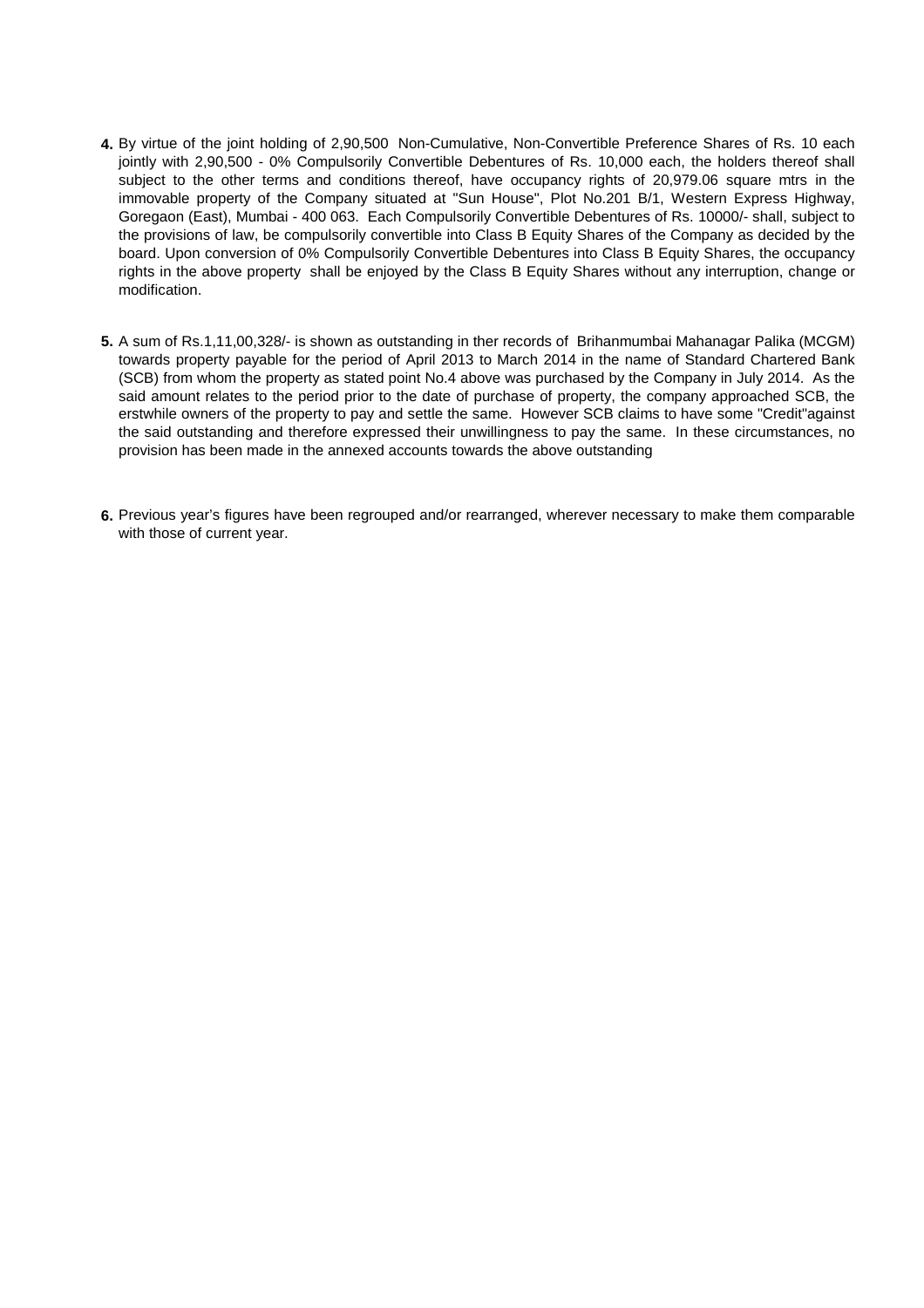## **Annexure to Notes - 14 (B) 3.**

### **A. List of Related Parties as per AS-18**

## **(A) HOLDING COMPANY**

| Sr. No. | <b>Company Name</b>                          |
|---------|----------------------------------------------|
|         | <b>Sun Pharmaceutical Industries Limited</b> |

## **(B) SUBSIDIARIES / FELLOW SUBSIDIARIES**

| Sr. No.  | <b>Company Name</b>                      |
|----------|------------------------------------------|
|          | *Sun Pharma Medication Pvt. Ltd          |
| 2        | *Sun Pharma Drugs Pvt. Ltd               |
| 3        | Realstone Multitrade Private Limited     |
| $\Delta$ | Softdeal Trading Company Private Limited |
|          | Sun Pharma Laboratories Ltd              |

## **(C ) ASSOCIATES**

| Sr. No. | <b>Company Name</b> |
|---------|---------------------|
|         |                     |

## **(D) KEY MANAGEMENT PERSONNEL**

| Sr. No. | <b>Name</b>               |
|---------|---------------------------|
|         | Mr.Chandrakant K. Agrawal |
|         | Mr.Suresh Kumar R. Ajmera |
|         | Mr.Jagdish T. Sanghavi    |

## **\*Merged with Sun Pharma Laboratories Ltd**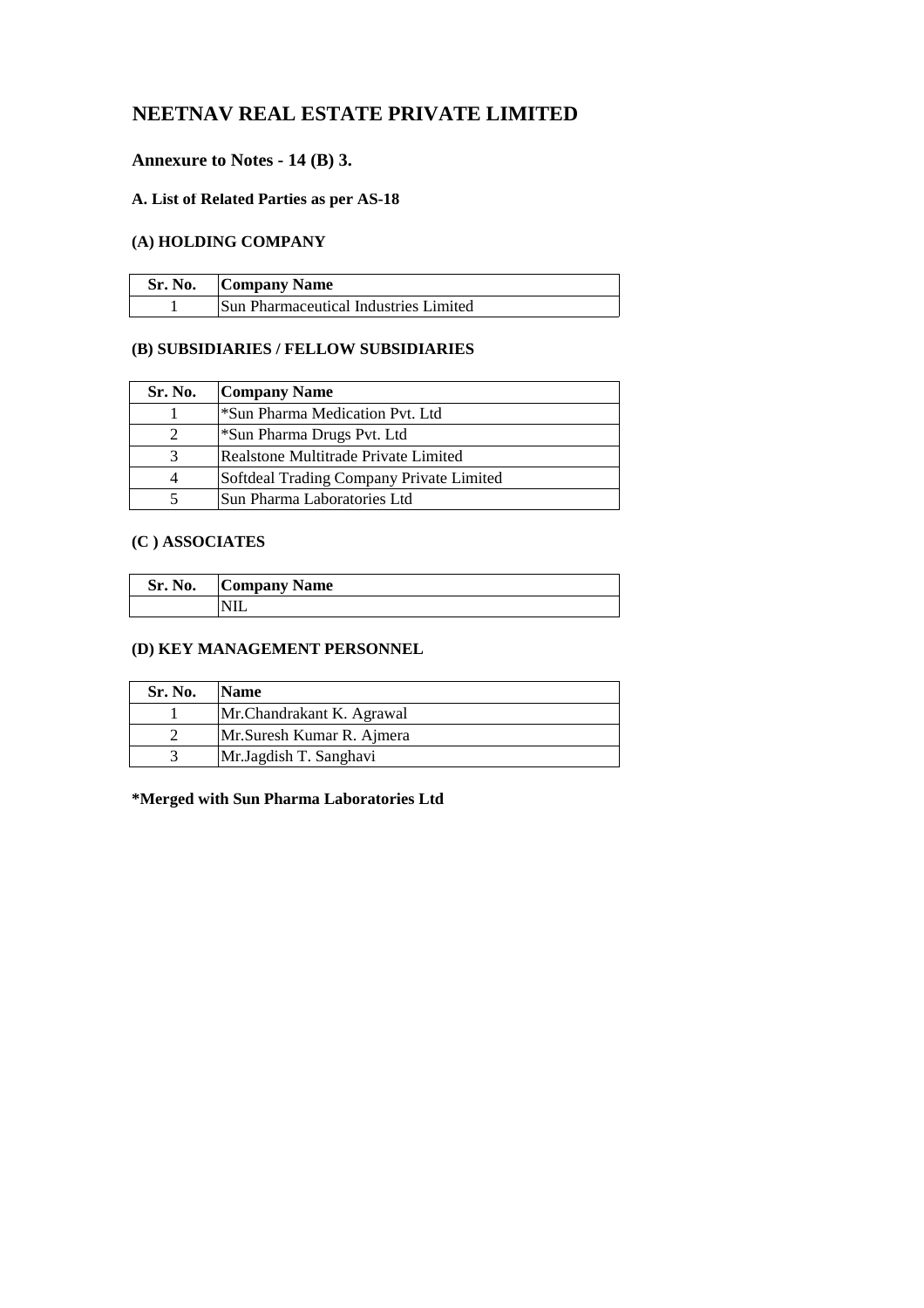**Annexure to Notes - 14 (B) 3.**

**B. Summary of the transaction with related parties is as follows as per AS- 18**

| Sr.<br><b>Nature of transaction</b><br>No.                                                                                                      | <b>Subsidary</b> |                                                                                      | <b>Fellow Subsidiary</b> |        | <b>Holding Company</b> |                  |
|-------------------------------------------------------------------------------------------------------------------------------------------------|------------------|--------------------------------------------------------------------------------------|--------------------------|--------|------------------------|------------------|
|                                                                                                                                                 |                  | As on 31.03.2015 As on 31.03.2014 As on 31.03.2015 As on 31.03.2014 As on 31.03.2015 |                          |        |                        | As on 31.03.2014 |
| *Sun Pharma Medication Pvt. Ltd                                                                                                                 |                  |                                                                                      |                          |        |                        |                  |
| Received towards outstanding Loan                                                                                                               |                  | 42,45,458                                                                            |                          |        |                        |                  |
| *Sun Pharma Drugs Pvt. Ltd                                                                                                                      |                  |                                                                                      |                          |        |                        |                  |
| Received towards outstanding Loan<br>$\overline{1}$                                                                                             |                  | 41,63,919                                                                            |                          |        |                        |                  |
|                                                                                                                                                 |                  |                                                                                      |                          |        |                        |                  |
| Realstone Multitrade Private Limited (Fellow Subsidiary)                                                                                        |                  |                                                                                      |                          |        |                        |                  |
| Consultancy Charges - Income<br>l 1                                                                                                             |                  |                                                                                      |                          | 22,000 |                        |                  |
| Consultancy charges Received agst opening balance<br>$\overline{2}$                                                                             |                  |                                                                                      | 22,000                   |        |                        |                  |
| <b>Softdeal Trading Company Private Limited (Fellow Subsidiary)</b>                                                                             |                  |                                                                                      |                          |        |                        |                  |
| Consultancy Charges - Income<br>11                                                                                                              |                  |                                                                                      |                          | 25,000 |                        |                  |
| $\overline{2}$<br>Consultancy charges Received agst opening balance                                                                             |                  |                                                                                      | 25,000                   |        |                        |                  |
| Sun Pharmaceutical Industries Limited (Holding Company)                                                                                         |                  |                                                                                      |                          |        |                        |                  |
| <b>Security Deposit Received</b><br>  1                                                                                                         |                  |                                                                                      |                          |        | 6,25,00,000            |                  |
| $\overline{2}$<br>Loan Taken                                                                                                                    |                  |                                                                                      |                          |        | 8,60,50,000            |                  |
| Ι3<br>Loan Repaid                                                                                                                               |                  |                                                                                      |                          |        | 8,60,50,000            |                  |
| Interest Paid (Gross)<br>$\overline{4}$                                                                                                         |                  |                                                                                      |                          |        | 5, 11, 212             |                  |
| 5<br>Loan Given                                                                                                                                 |                  |                                                                                      |                          |        | 6,25,00,000            |                  |
| 6<br><b>Interest Received (Gross)</b>                                                                                                           |                  |                                                                                      |                          |        | 35,75,342              |                  |
| User fee Received (Gross)<br>17                                                                                                                 |                  |                                                                                      |                          |        | 4,00,000               |                  |
| Building Expenses Reimbursement (Net of TDS)<br>$\boldsymbol{8}$                                                                                |                  |                                                                                      |                          |        | 78,96,496              |                  |
| Sun Pharma Laboratories Ltd (Fellow Subsidiary)                                                                                                 |                  |                                                                                      |                          |        |                        |                  |
| <b>Security Deposit Received</b><br>$\vert$ 1                                                                                                   |                  |                                                                                      | 8,75,00,000              |        |                        |                  |
| $\overline{2}$<br><b>Interest Received (Gross)</b>                                                                                              |                  |                                                                                      | 50,16,083                |        |                        |                  |
| $\overline{3}$<br>User fee Received (Gross)                                                                                                     |                  |                                                                                      | 4,00,000                 |        |                        |                  |
| Building Expenses Reimbursement (Net of TDS)<br>4<br>$\mathbf{r}$ and $\mathbf{r}$<br>$\mathbf{r}$ , $\mathbf{r}$ , $\mathbf{r}$ , $\mathbf{r}$ |                  |                                                                                      | 1,12,79,985              |        |                        |                  |

**\*Merged with Sun Pharma Laboratories Ltd**